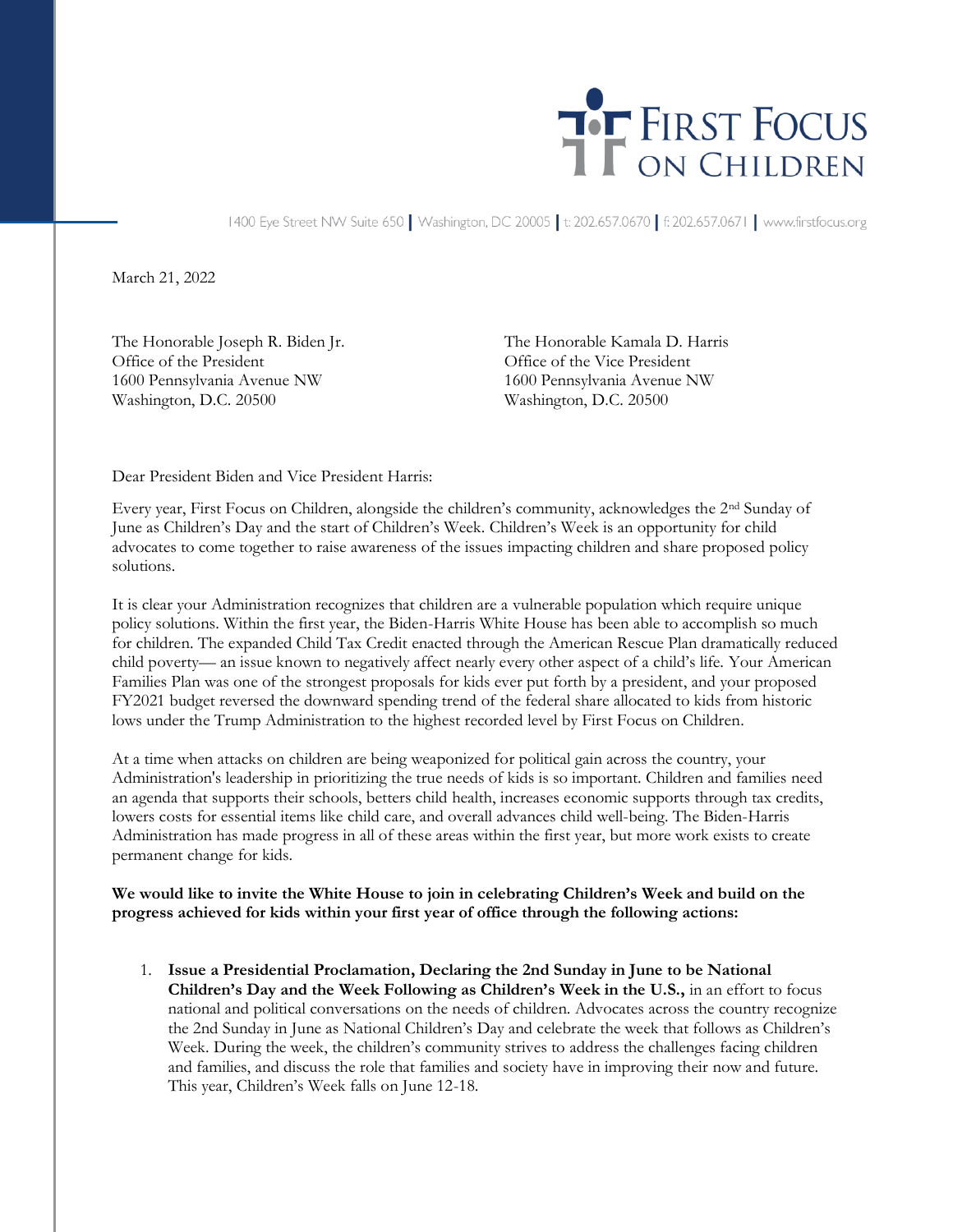- 2. **Participate in a Children's Week Event.** Throughout Children's Week, First Focus on Children will host a series of events in collaboration with other advocates, policy experts, and elected officials. We would like to work with the White House to build an event that allows the Administration to share the positive impact the Biden-Harris Administration is having for children and families, and announce any further children's agenda items.
- 3. **Use Executive Action to Support Children.** Children's Week presents a special opportunity to build on the progress already made. Below are suggested executive actions that can be taken by the Administration during Children's Week. We would welcome and celebrate additional items outside of this list that further your children's agenda and address the needs of kids.
	- **Increase Federal Agency Coordination:** The intersectionality of the issues children face warrant increased coordination in our response efforts. A **Children's Cabinet** would allow for better coordination in addressing the needs of the whole child, as opposed to matters being handled independently across multiple agencies and departments. A Children's Cabinet would also lead to better implementation of services, and ensure the needs of children are being considered at the highest levels of government.

First Focus on Children also supports additional structural improvements that benefit kids, including creating a **White House Office of Children** and supporting an **Interagency Coordinating Council** in the Department of Health and Human Services. These offices are essential to strengthening the whole-of-government approach to protecting children.

• **Refocus on Child Poverty:** The expanded Child Tax Credit of 2021 took the country a long way in reducing child poverty. Unfortunately, progress on this issue has been sidetracked by members of Congress. Children's Week is an opportunity to refocus efforts on lowering child poverty rates by setting a **National Poverty Reduction Target** to cut child poverty in half within a decade. A target is an essential tool to maintaining progress in poverty reduction and remaining accountable to children.

A **White House Conference on Child Poverty** would also help bring attention back to the issue. A conference provides the opportunity to analyze existing data, address barriers to action, and share facts on the impacts of child povery— including the economic costs it imposes on the country, and the negative effects poverty holds for children in the immediate and their future outcomes.

• **Prioritize the Needs of Children in All Policy:** A special consideration to children should be given before the implementation of policy. Encouraging **Child Impact Statements** from government agencies and independent entities, and creating a process for these statements to be submitted and reviewed, would help answer fundamental questions for how policy may benefit or harm children. Adopting a **Best Interest of the Child Standard** across the executive branch would prioritize attention to the protection and safety of kids in federal iniatives.

We hope the Biden-Harris Administration will join in celebrating children and recommitting to their success at this year's Children's Week. Your Administration has shown great leadership for kids within the first year, and we look forward to continuing to work alongside you to better the lives of children.

For coordination regarding Children's Week or any other matter, please contact our Senior Director of Public Affairs, Haley Winter at [HaleyW@FirstFocus.org.](mailto:HaleyW@FirstFocus.org)